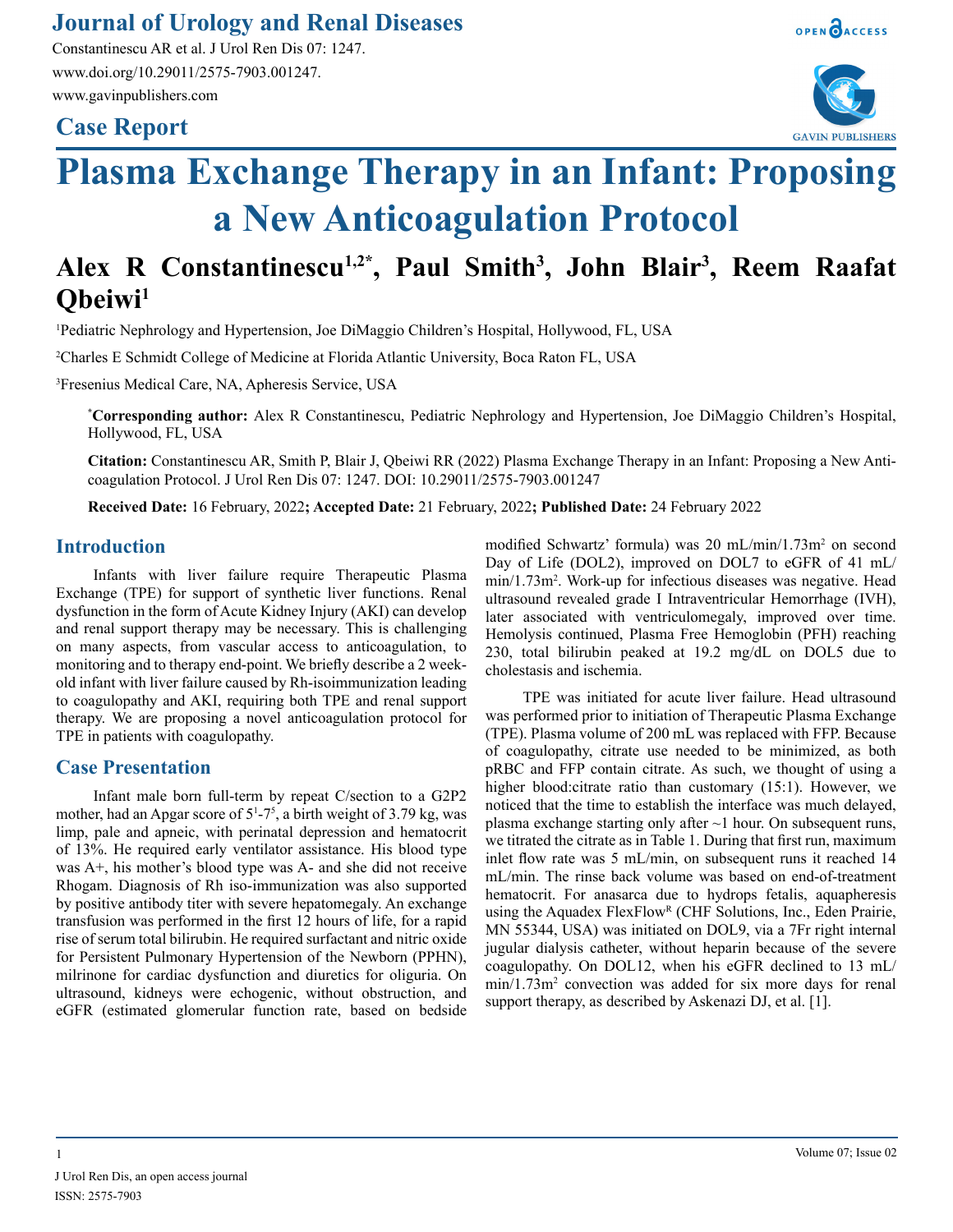**Citation:** Constantinescu AR, Smith P, Blair J, Qbeiwi RR (2022) Plasma Exchange Therapy in an Infant: Proposing a New Anticoagulation Protocol. J Urol Ren Dis 07: 1247. DOI: 10.29011/2575-7903.001247

| Run            | Priming<br>solution | Replace-<br>ment<br>solution | Time<br>to<br>inter-<br>face | Ca infu-<br>sion        | <b>BP</b> start | BP end | iCa start | iCa<br>mid-Rx | iCa end | Blood:<br>citrate<br>ratio at<br>start | Blood:<br>citrate<br>ratio after<br>interface<br>established | Blood:<br>citrate<br>ratio once<br>plasma<br>exchange<br>started |
|----------------|---------------------|------------------------------|------------------------------|-------------------------|-----------------|--------|-----------|---------------|---------|----------------------------------------|--------------------------------------------------------------|------------------------------------------------------------------|
| 1              | pRBC                | <b>FFP</b>                   | $60 \text{ min}$             | $10 \text{ mg}$<br>kg/h | 81/46           | 85/47  | 1.41      | 1.13          | 1.44    | 40:1                                   | 15:1                                                         | 40:1                                                             |
| 2              | pRBC                | <b>FFP</b>                   | $20 \text{ min}$             | $20 \text{ mg}$<br>kg/h | 72/34           | 79/40  | 1.28      | 1.26          | 1.39    | 15:1                                   | 25:1                                                         | 40:1                                                             |
| 3              | pRBC                | <b>FFP</b>                   | $10 \text{ min}$             | $20 \text{ mg}$<br>kg/h | 79/41           | 70/35  | 1.20      | 1.11          | 1.34    | 15:1                                   | 25:1                                                         | 40:1                                                             |
| $\overline{4}$ | pRBC                | <b>FFP</b>                   | $10 \text{ min}$             | $20 \text{ mg}$<br>kg/h | 88/58           | 87/59  | 1.43      | 1.32          | 1.38    | 15:1                                   | 25:1                                                         | 40:1                                                             |

**Table 1:** TPE details of priming, replacement solution, calcium infusion, ionized calcium (iCa) values as well as citrate titration.

Liver biopsy was not diagnostic for Gestational Alloimmune Liver Disease (GALD), and no further TPE treatments were performed after DOL24, as hyperbilirubinemia improved. In addition to improvement in his liver function, his acute kidney injury resolved, eGFR being 77 mL/min/1.73m<sup>2</sup> on DOL20 and 113 mL/min/1.73m<sup>2</sup> on DOL35. He was discharged home on DOL35 with a serum total bilirubin of 5.4 mg/dl, which at 7 months of age was 0.3 mg/dL (normal 0.1-0.7 mg/dL).

#### **Discussion**

Originally described by John Abel and [Leonard Rowntree](https://en.wikipedia.org/wiki/Leonard_Rowntree) of [Johns Hopkins Hospital](https://en.wikipedia.org/wiki/Johns_Hopkins_Hospital) in 1913 [2], developed by Dr. José A. Grifols Lucas in 1950-1951 [3], first use of TPE was in a patient with [thrombotic Thrombocytopenic Purpura \(TTP\)](https://en.wikipedia.org/wiki/Thrombotic_thrombocytopenic_purpura) in 1959 [4]. Since then, TPE was performed in prospective mothers with severe Rh disease and expected fetal loss [5] with Aminco Cell Separator from 20 weeks gestation onwards until the severity of fetal hemolysis decreased. Bambauer and colleagues [6,7] reported the feasibility and outcomes of single-needle TPE in newborns with severe Rh-erythroblastosis who failed exchange transfusion and phototherapy, using umbilical and femoral veins for vascular access, and heparin for anticoagulation. The mean blood flow was 5.3 ml/min and an average plasma volume of 192.4 ml was exchanged per treatment. Serum bilirubin was reduced from 15.6 $\pm$ 4.8 to 7.3 $\pm$ 3.2 mg/dl after 1-10 sessions.

Apheresis equipment was modified over time to be more accurate, reduce re-circulation, allow citrate anticoagulation and 40-45 mL plasma/kg to be replaced [7]. Citrate anticoagulation was reported by Magen et al [8] in a 2-month-old infant with idiopathic atypical HUS, successfully treated with a 1-month course of plasmapheresis using Spectra machine version 5.1 (COBE Lakewood, CO) (CSP). Our intention was to prevent bleeding, and as such, after the first session, blood:citrate ratio was set at 15:1, increased to 25:1 once interface was established, and once plasma exchange started after ~15 more minutes, blood:citrate ratio was

increased to 40:1 until completion of therapy (total  $\sim$ 3 hours for the first treatment, less than 2 hours, subsequently) (Table 1).

Feasibility of TPE in infants notwithstanding, it remains challenging due to access size and coagulopathy, especially in patients with liver dysfunction. Singer, et al. [9] used a Gambro cell separator in 49 patients with acute liver failure for 243 treatments. Following a randomized, non-blinded, paired (crossover) pivotal trial, Tormey CA, et al. [10] described advantages of Optia (SPO), reason for its use in our patient. We propose a new protocol for citrate anticoagulation in cases of coagulopathy and present what we believe to our knowledge to be the youngest patient undergoing TPE with Optia centrifugal system. This approach allowed us to establish the interface faster, did not alter the circuit flows, and did not worsen the IVH.

#### **Acknowledgement**

We want to express our gratitude to Dr. Jan Hofmann and Dr. Lisa Tyler for their guidance during the therapy and for reviewing this report.

#### **References**

- **1.** [Askenazi D, Ingram D, White S, Cramer M, Borasino S, et al. \(2016\)](https://pubmed.ncbi.nlm.nih.gov/26572894/)  [Smaller circuits for smaller patients: Improving renal support therapy](https://pubmed.ncbi.nlm.nih.gov/26572894/)  [with Aquadex™. Pediatr Nephrol 31: 853-860.](https://pubmed.ncbi.nlm.nih.gov/26572894/)
- **2.** Abel JJ, Rowntree LG, Turner (1913) On the removal of diffusible substances from the circulating blood by means of dialysis. Trans Assoc Am Phys 28: 51-54.
- **3.** [Grífols-Lucas JA \(1999\) Use of plasmapheresis in blood donors.](https://www.ncbi.nlm.nih.gov/pmc/articles/PMC2023259/https:/www.ncbi.nlm.nih.gov/pmc/articles/PMC2023259)  [British Medical Journal 1: 854.](https://www.ncbi.nlm.nih.gov/pmc/articles/PMC2023259/https:/www.ncbi.nlm.nih.gov/pmc/articles/PMC2023259)
- **4.** [Wallace DJ \(1999\) Apheresis for lupus erythematosus. Lupus 8: 174-](https://pubmed.ncbi.nlm.nih.gov/10342709/#:~:text=Once thought to be a,of apheresis pertaining to SLE.) [180.](https://pubmed.ncbi.nlm.nih.gov/10342709/#:~:text=Once thought to be a,of apheresis pertaining to SLE.)
- **5.** [Pole JR, Barr W, Willoughby ML \(1974\) Letter: Continuous-flow](https://www.ncbi.nlm.nih.gov/pmc/articles/PMC1606821/)  [exchange-plasmapheresis in severe rhesus isoimmunization. Lancet](https://www.ncbi.nlm.nih.gov/pmc/articles/PMC1606821/)  [1: 1051.](https://www.ncbi.nlm.nih.gov/pmc/articles/PMC1606821/)